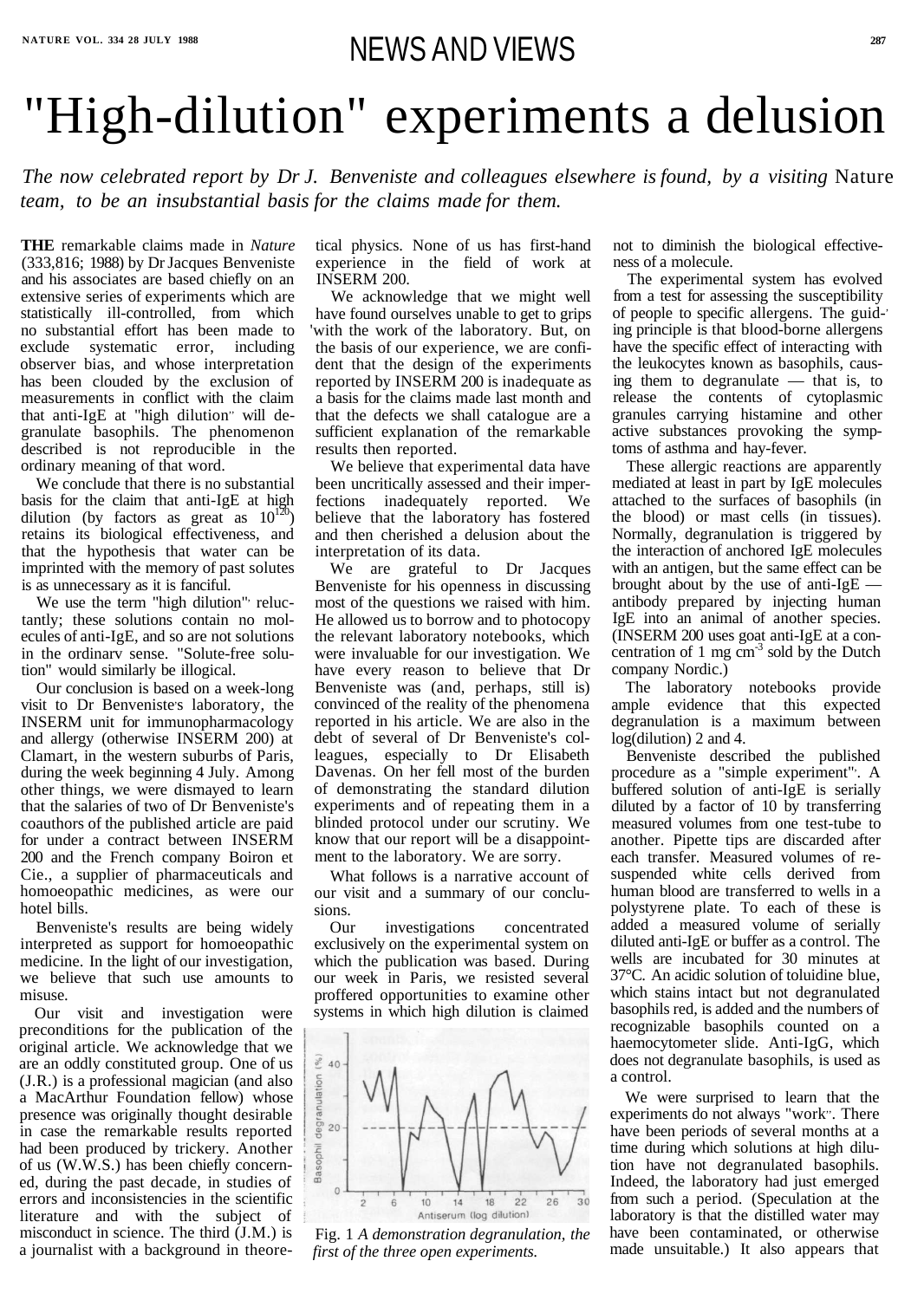288

#### NEWSANDVIEWS-



**Fig** 2 *The fourth demonstration experiment (read "blind") with unexpectedly high peaks (see text).*

bloods that "do not degranulate" are often encountered; we were informed that, in this event, data are recorded but not included in analyses prepared for publication. Even so, the source of blood for the experiments is not controlled, except that an attempt is made not to use blood from people with an allergy.

We witnessed a total of seven runs of this experiment, of which three were routine repetitions of the standard procedure. For the fourth experiment, samples of diluted IgE were transferred by one of us (W.W.S.) to wells in a plastic plate in a random sequence and then read blind by Dr Davenas. All four of these experiments, the last after decoding, gave results described as positive by Benveniste. But three further sequences of counts of stained basophils in three further strictly blind experiments gave negative results (see below).

Figure 1 shows results gathered in the first group of experiments. The ordinate is the decrease (compared with the control) of the numbers of stained basophils at dilutions ranging from  $10^{-2}$  to  $10^{-30}$ . In each case, the left-most peak is that expected from the interaction between anti-IgE and

IgE bound to basophils. The number of stained basophils increases to near its control value at log(dilution) of between 5 and 7 (0 per cent degranulation, called "achromasie"); the unexpected phenomenon is that the graphs then reach a series of three or four further peaks with increasing dilution.

These are the successive peaks of activity said in the original article to occur in a periodic fashion, and whose position was said to be reproducible. It is clear from the four graphs that this claim is not obviously supported by this data. The laboratory notebooks confirm that the position of the peaks varies from one experiment to another.

The data in the fourth experiment appear different from those recorded earlier in the laboratory. Indeed, Benveniste volunteered that "we've not seen one like this before". The odd feature of the curve is that the activity of the diluted anti-IgE is, at its peak, identical with that of anti-IgE at  $log(dilution)$  3 — presumably the point at which the natural degranulating effect of anti-IgE is a maximum.

We raised with Dr Benveniste and his colleagues the obviously relevant question of the sampling error. We were astonished to learn, in the discussion of our conclusions at the end of our visit, that neither Dr Benveniste nor his colleagues seemed to be aware of what sampling errors are. We provided a simple explanation, complete with an account of what happens when one pulls a handful of differently coloured balls from a bag, to argue that the sampling error of any counting i measurement must be of the order of the square root of the number to be counted. On several occasions, Benveniste called these "theoretical objections".

Ironically, he is himself one of the three authors of a paper published in 1981, in which just this issue had been addressed in a superficially similar situation (Petoit, J.F., Sainte-Laudy, J. & Benveniste, J. *Ann. Biol. clin.* **39**, 355; 1981), and which appears to be the justification of the dotted line drawn at about 20 per cent (corresponding to two standard deviations) on the per cent degranulations of intact basophils after axis.

That brief paper deals exclusively with the effect of sampling errors (not other kinds of errors) on the interpretation of measurements of intact basophils after white-cell suspensions had been allowed to react with allergens via their attached IgE molecules. Even now, at the Clamart laboratory, provision is made for the measurement of two control samples. Among other things, the paper provides a statistical test for telling when the difference between the two control values is statistically significant at the 5 per cent level, in which case people using the procedure as a diagnostic test of allergy are advised to start their experiment all over again. At INSERM 200, there seems to have grown up a less formal way of dealing with problems of this kind; when the reading of a diluted sample is greater than the control counts, the experimenter often counts the control sample again, on the grounds that the first reading "must have been wrong". This happened when Dr Davenas was counting the first of the first group of experiments. This procedure exaggerates to some extent the amount of basophil degranulation measured with reagents at high dilution. The practice makes the control values unreliable, and is a significant pointer to the laboratory's disregard of statistical principles.

In these circumstances, it is natural that

we should eagerly have accepted Benveniste's invitation to devise a blind experiment. We set out to devise a procedure that would be watertight. We asked that three samples of blood should be run. The serial dilutions would be prepared by Dr Davenas, secretly coded by us before being transferred to wells for incubation and staining by her.

In a small laboratory, procedures like this are inevitably and understandably disruptive. At INSERM 200, the sense of melodrama was further heightened by the general recognition of the importance of the trial, and by the precautions necessary to ensure that the code would not be known to others than ourselves as well as by the need that the one of us with a reputation for sleight of hand (J.R.) could be shown to have been kept away from the test-tubes containing the serial dilutions.

This was done by arranging that Davenas should carry the diluted anti-IgE solutions in stoppered test-tubes to a separate room, where their contents would have been transferred to previously labelled tubes as determined by counters drawn at random from a bag. The coding procedure was monitored by a video camera operated by Randi, who was thereby prevented from touching anything else. (We have a record of the proceedings on an unbroken reel of tape.)

We made two last-minute changes in the planned procedure. First, we included 5 control tubes containing only buffer.



**Fig.** 3 *Records for the first two blind experiments (5-7 inclusive), showing sampling noise only below the expected decline of degranulation with increasing dilution. Note that the ordinate extends below zero on the degranulation scale (to accommodate sampling errors above as well as below the control values).*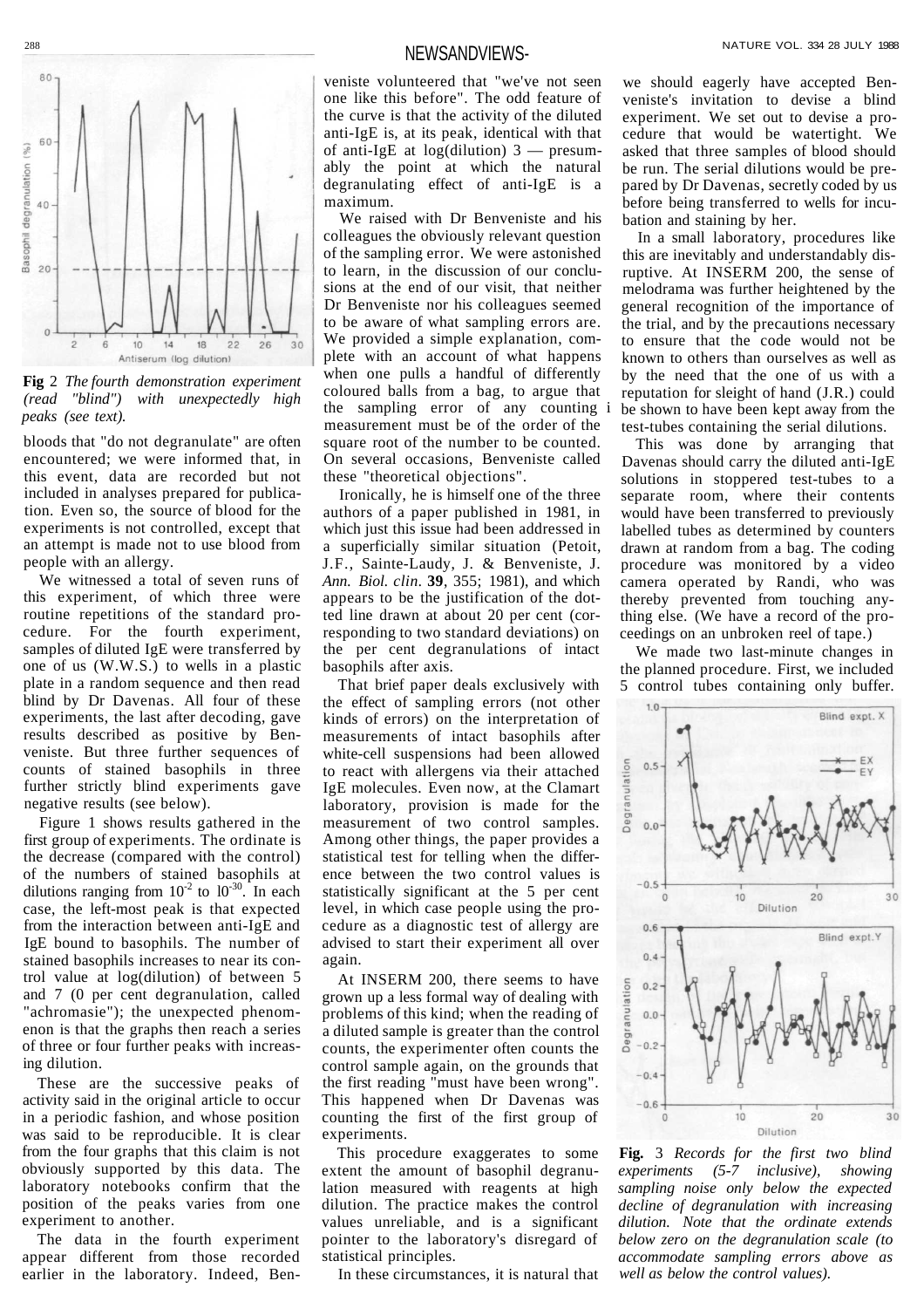NEWS AND VIEWS



**Fig.** 4 *Comparison of measured departures of duplicate normalized readings from their means with the gaussian distribution expected.*

Second, having been warned that homoeopathists might regard the data as invalid if solutions were decanted from one set of tubes to another, we removed the numbers written with a felt pen on the original tubes, replacing them with numbered labels which Randi assured us were tamper-proof. The code itself was eventually folded in aluminium foil, enclosed in an envelope specially sealed by Randi and then taped to the laboratory ceiling for the duration of the experiment.

We also arranged a second step of coding just before the slides were counted. One of (W.W.S.) took responsibility for pipetting, after securing the agreement of Davenas and Benveniste that his technique was satisfactory. Both the laboratory procedures and the codes themselves were recorded on video tape. The plates containing the stained cell suspensions were stored in a box (sealed by Randi) in a cold room until read, in random order. The second plate took longer to read, partly because each well was read in duplicate by each observer (Dr Davenas and her colleague, DR Francis Beauvais), partly because the cells of the second plate were only faintly stained and were thus difficult to read.

Whatever the three runs would provide, we were especially anxious to derive some objective estimate of the intra- and interobserver measurement errors. We had been told at the outset, by Benveniste, that Dr Davenas was not merely exceptionally devoted to her work but the one in whose hands the experiment most often "works". He said that she usually "counts more cells" than other people. Dr Beauvais, who was also said to be exceptionally skilled, read the slides separately from Dr Davenas, but at the same time. On this occasion, the sampling errors missing from most of the laboratory records did indeed appear.

The duplicate measurements in our strictly blinded experiments were especially important. First, they show that sampling errors do indeed exist, and are not "theoretical objections". Second, they show that the two observers were counting as accurately as could be expected, which gives the lie to the later complaint that the

pulled away, but inspection of the aluminium foil allowed him to pronounce himself satisfied that the code had not been read. Then came the decoding — one person singing out numbers to another.

So do the numbers make sense? Six numbers into the record of the first plate to be read, Benveniste said "that patient isn't degranulating, try another". So we did  $-$  first the parallel readings by Dr Beauvais, then the remaining two experiments. In the event, the results of all three experiments were similar. The anti-IgE at conventional dilutions caused degranulation, but at "high dilution" there was no effect. Blood from three sources in a row degranulated at ordinary dilutions but not at homoeopathic dilutions. Each of the three experiments was a failure.

#### **Conclusions**

We conclude that the claims made by Davenas *et al.* are not to be believed. Our conclusion, not based solely on the circumstance that the only strictly doubleblind experiments we had witnessed proved to be failures, may be summarized as follows:

**• The care with which the experiments reported have been carried out does not match the extraordinary character of the claims made in their interpretation.** What we found, at Clamart, was a laboratory procedure possibly suitable for the application of a well-tested bioassay, but unsuitable as a basis for claiming that anti-IgE retains its biological activity even at a log(dilution) of 120. In circumstances in which the avoidance of contamination would seem crucial, no thought seemed to have been given to the possibility of contamination by misplaced test-tube stoppers, the contamination of unintended wells during the pipetting process and general laboratory contamination (the experiments we witnessed were carried out at an open bench). We have no idea what would be the effect on basophil degranulation of the organic solvents and adhesives backing the scotch tape used to seal the polystyrene wells overnight, but neither does the laboratory.

The design of the experiments hardly matches the nature of their interpretation.



**Fig.** 5 *Same as Fig. 4 except that data derive from duplicated readings within the blind experiments only.*

results of the double-blind experiments might be unreliable because the observers had been exhausted by our demands.

Others working in this field recognize the difficulty of counting basophils (roughly 1 in 100 among leukocytes), preferring instead to measure the histamine released on degranulation. This practice is not followed at INSERM 200 because, we were told, of previous failure to record histamine release (as distinct from the disappearance of stained basophils) at high dilution (whence the term "achromasie").

We began to break the codes by lunchtime on our last day, the Friday. When the slides had been matched to the wells from which their samples had derived, but before the appropriate dilutions had been assigned to them, there was a great sense of light-heartedness in the laboratory, no doubt at the prospect that the ordeal would soon be at an end. Benveniste, glancing at the half-decoded data, even offered to predict where the peaks and troughs would fall in the data. His offer was accepted. But his predictions proved to be entirely wrong.

We asked at this stage for criticisms of the conduct of the trials, but were given none. To the question what would be said if the two observers had recorded degranulation peaks, but at different highdilution values, Benveniste said that

would still constitute success.

Opening sealed envelopes is Randi's expertise. He found that the sealed flap of the envelope had detached itself at a surprisingly straight angle when the scotch tape attaching the code to the ceiling was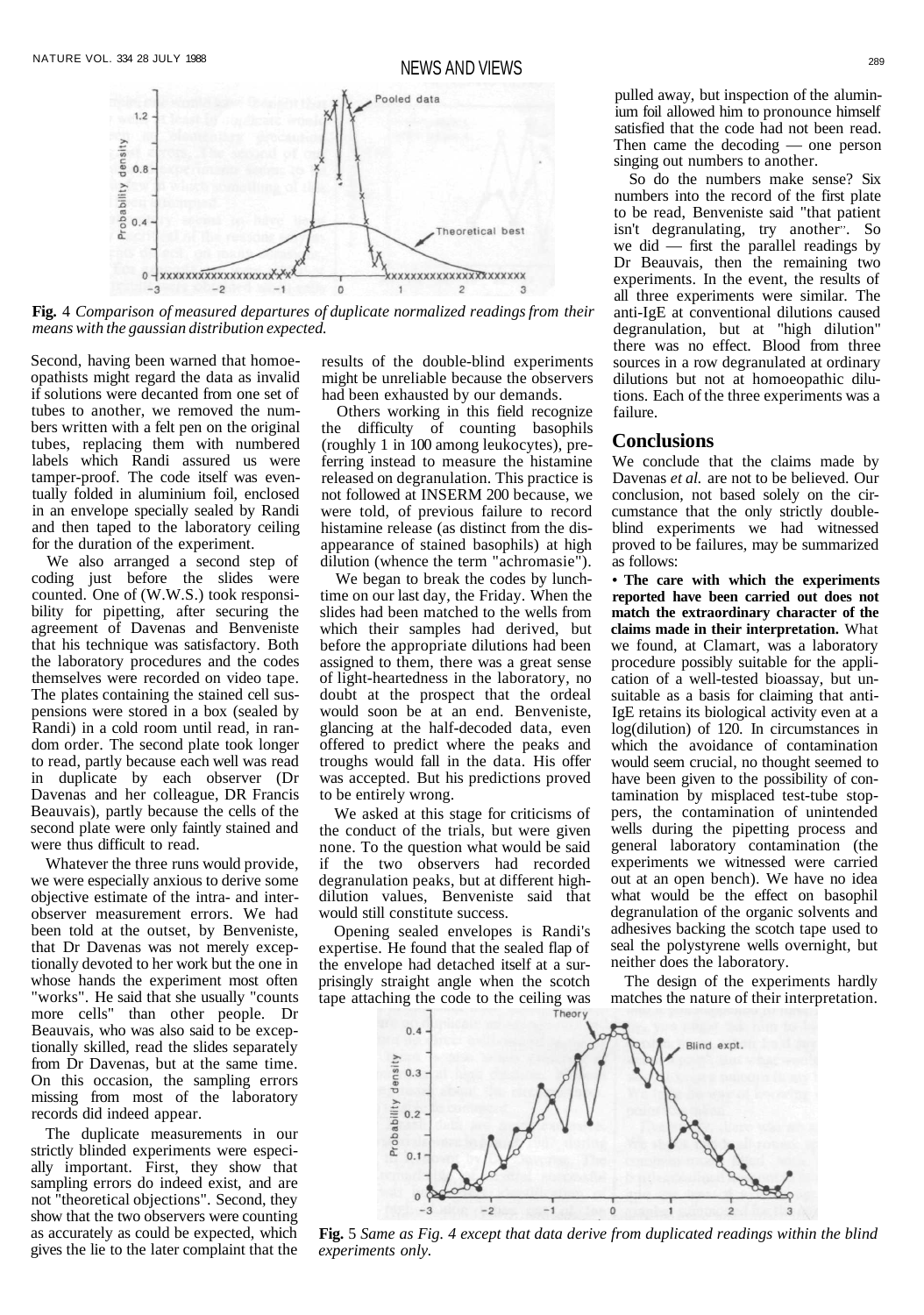The laboratory seems to have been curiously uncritical of the reasons why its experiments do not, on many occasions, "work". For example, we were told that the best results were obtained when cells were left in the cold-room overnight before counting, but there has been no investigation of that phenomenon, or of the reports that taking a second sample from a single well gives odd results (an effect not apparent in our double-blind experiments).

• **The phenomena described are not reproducible, but there has been no serious investigation of the reasons.** We have referred to the fact that some blood yields negative results, and that there are periods of time when no experiments work. But the laboratory notebooks show great variability in the positions at which peaks occur.

**• The data lack errors of the magnitude that would be expected, and which are unavoidable.** This is best illustrated by Fig. 3, whose two graphs have been constructed from data recorded by Dr Davenas from samples supposedly identical with each other, usually measurements of control samples but also including some duplicate runs. The recorded values have been normalized by subtracting the mean and dividing by the square root of the mean (the expected sampling error). If the only source of error were sampling error, the standard deviation of the plotted curve should be unity (1). Other sources of error, for example, experimental variability, could only increase the standard deviation. But Fig. 3 shows that repeat observations agree more closely than would be expected from the underlying distribution. This is a well-known effect that sometimes affects duplicate readings by the same individual, but the magnitide

of the effect in this case calls into question the validity of the readings. This artefact is nevertheless not apparent in the blinded duplicated readings.

**• No serious attempt has been made to eliminate systematic errors, including observer bias.** It is true that the laboratory notebooks record experiments in which anti-IgG has been used as a control; we were surprised to find that the IgG control run reported by Davenas *et al.* (their Fig. 1*b)* was carried out at a different time from the run with IgE published in the same figure.

Most of the data recorded in the laboratory notebooks derive from experiments in which the same person has been responsible for the sequential dilution, plating out and counting. Given the



Fig. 6 *Two duplicate Italian runs showing high degranulation, but discordantly.*

shared belief at Clamart in the reality of the phenomenon reported last month, and its potential importance, it is mystifying that duplicate and blind counting is not routine.

**• The climate of the laboratory is inimical to an objective evaluation of the exceptional data.** So much is readily apparent from the way in which experiments are described as successes and failures, by the use of the word ''working", to describe experiments yielding a positive result, and by the several speculations we were offered, without experimental evidence in their support, to explain the several failures the laboratory has experienced. The folklore of high-dilution work pervades the laboratory, as epitomized by i the suggestion that decanting diluted solution from one tube to another might spoil the effect and the report that the repeated serial dilution by factors of three and seven (rather than ten) always yields negative results.

### **Collaborations**

We have not been able to pay as much attention as we would have wished to the data collected at other laboratories and cited in Davenas *et al.,* but we have examined documentary evidence available.

Supporting data were said to have come from Rehovot (Israel), Milan and Toronto. Dr Benveniste told us we could not see the Toronto data, described as preliminary, without the consent of the authors, who could not be telephoned. The data gathered in Israel and Milan are, apparently, significant. Figure 6 is typical of the data from Milan. Though there are no duplicate measurements and therefore no direct evidence of sampling error, there is also some evidence of degranulation at high dilution. Without knowing more about the circumstances, we are unable to comment. The Israeli data are more extensive. The first trials were in March 1987, during a visit to Rehovot by Dr Davenas. The most remarkable of several successful trials was her correct identification of seven high-dilution tubes out of ten presented to her blind. Even so, the report (to Benveniste) of the trials was cautious, Later, analysis of the tubes which had

tested positive in this trial revealed not merely immunoglobins but other protein contaminants apparently identical with materials in the original IgE vial. One of the participants (Professor Meir Shinitsky of the Weizmann Institute) then withdrew as a putative co-author.

Since then, there have been two developments in Israel — a series of experiments carried out independently of Benveniste's laboratory and a further blinded experiment. Data from the latter are unfortunately not available. Maitre Simart, a legal official at Clamart who held the codes, is said not to have had time to decode them.

These measurements are nevertheless, to judge from the documents we have seen, stronger evidence than any we found at Dr Benveniste's laboratory to support his claims. But we do not have the information to evaluate them.

## **Postscript**

We presented the substance of these conclusions to Dr Benveniste and his colleagues immediately after the strictly blinded experiments were decoded. The discussion that followed was inevitably tense. Benveniste acknowledged that his experimental design may not have been "perfect", but insisted (not for the first time) that the quality of his data was no worse than that of many papers published in *Nature* and other such journals.

One of us (J.M.) said it would be best if Benveniste would withdraw the published article, or at least write to *Nature* to qualify his findings and their interpretation, in which case we would not publish this report. It was mutually agreed that nothing would be said publicly until 28 July. But Benveniste said that the laboratory would work through the weekend "and all next week" to prove the reality of the pheonomenon.

Our greatest surprise (and disappointment) is that INSERM 200 seems not to have appreciated that its sensational claims could be sustained only by data of exceptional quality. Randi put the point best, during our Friday discussion, by saying: "Look, if I told you that I keep a goat in the backyard of my house in Florida, and if you happened to have a man nearby, you might ask him to look over my garden fence, when he'd say 'That man keeps a goat'. But what would you do if I said, 'I keep a unicorn in my backyard'? We have no way of knowing whether the point was taken. Eventually, there was no more to say. We shook hands all round, sped past the common-room filled with champagne bottles destined now not to be opened and into the lens of a news agency photographer summoned for the happier event. **John Maddox**

> **James Randi Walter W. Stewart**